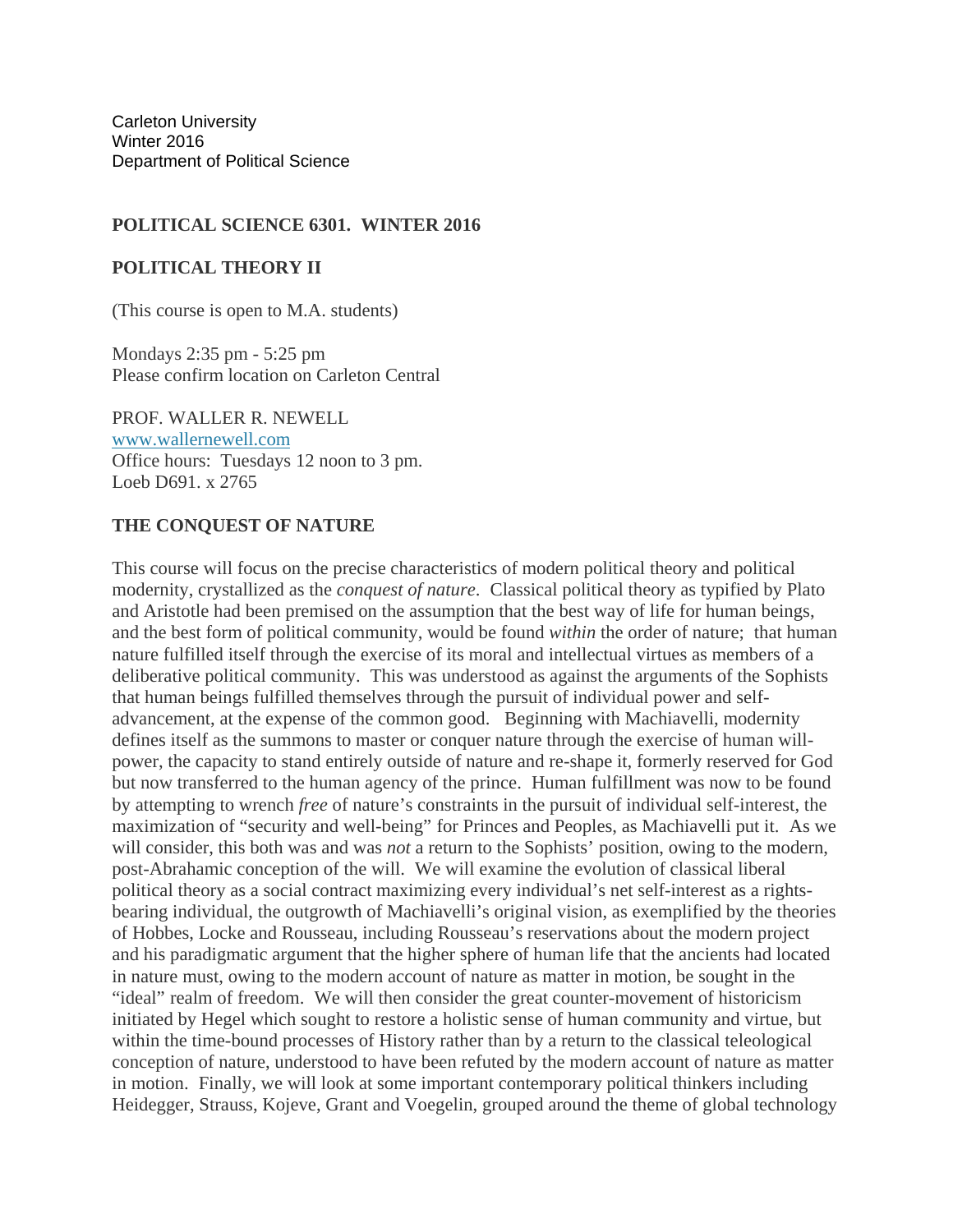as the final working-out of the modern project, and in particular at the debate between Strauss and Kojeve over the character of modern versus ancient tyranny as a prism for reflecting on the character of political modernity as a whole.

# **Evaluation:**

1) A term paper to be submitted at my office on the last day of the Winter term, Friday April 8, at 12 noon. 15 pages double-spaced typed. Worth 50% of grade.

2) Weekly oral presentations on the readings on an equally rotating basis. Worth 50% of grade.

# **Attendance and Lateness Policy:**

1) Attendance is obligatory, not optional. Every student is expected to attend every class unless the student has a recognized medical or personal excuse for being absent.

2) Late papers will be penalized by half a grade a day after the final due date for submission.

## **Texts:**

The readings from Homer, Plato, Aristotle, Xenophon, Machiavelli, Bacon, Hobbes and Locke are all readily available free on line. The readings from Harrington and from the Strauss-Voegelin correspondence will be hand-outs. The readings from Rousseau, Hegel, Heidegger, and Grant will be on reserve at the Library. ON TYRANNY will be on order at the Bookstore.

## **LIST OF READINGS AND TOPICS:**

| Jan. 11    | <b>Introductory Remarks.</b>                                                                          |
|------------|-------------------------------------------------------------------------------------------------------|
| Jan. 18.   | Homer, ILIAD (selections); Plato, THEAETETUS; Diehl's Fragments of the<br>Pre-Socratics (selections). |
| Jan $25$ . | Aristotle, PHYSICS Book 2; POLITICS Books 1-3.<br>Xenophon, HIERO; EDUCATION OF CYRUS Book 1.         |
| Feb.1.     | Machiavelli, DISCOURSES (selections); THE PRINCE<br>Bacon, THE NEW ORGANON (selections)               |
| Feb 8.     | Hobbes, LEVIATHAN (selections)                                                                        |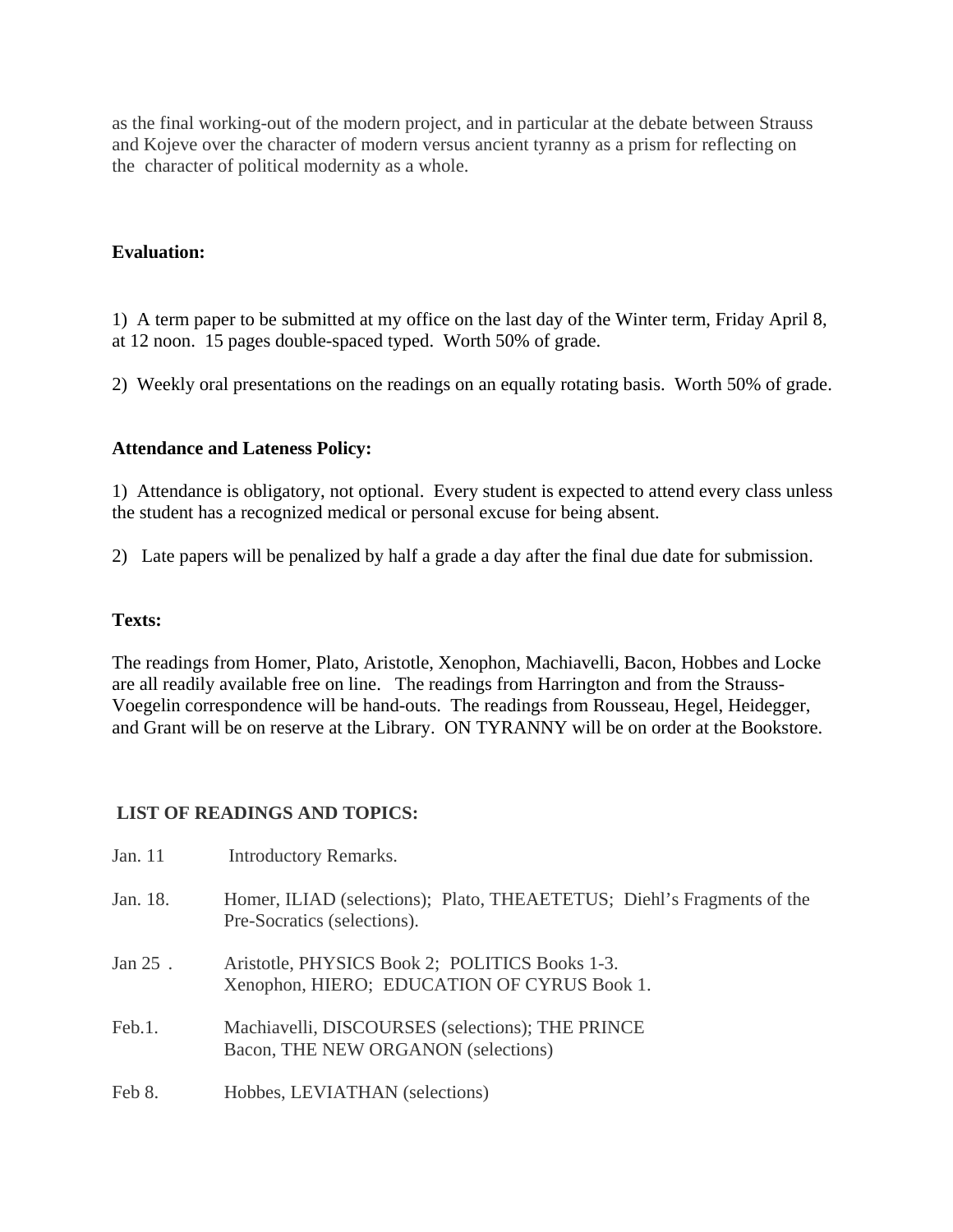Locke, SECOND TREATISE OF GOVERNMENT (selections) Harrington, OCEANA (selections) THE FEDERALIST (selections)

Feb. 22. Rousseau, FIRST AND SECOND DISCOURSES; ON THE SOCIAL

### WINTER BREAK

| ren. 22.              | ROUSSEAU, FIRST AND SECOND DISCOURSES; ON THE SOCIAL<br>CONTRACT (Books 1 and 2).                                                                                                                                |  |  |  |  |  |
|-----------------------|------------------------------------------------------------------------------------------------------------------------------------------------------------------------------------------------------------------|--|--|--|--|--|
| Feb 29.<br><b>THE</b> | Hegel, INTRODUCTION TO THE PHILOSOPHY OF HISTORY; Preface,<br>PHENOMENOLOGY OF SPIRIT.                                                                                                                           |  |  |  |  |  |
| March 7.              | Heidegger, BEING AND TIME (Part One, selections); THE ANAXIMANDER<br>FRAGMENT; AN ESSAY CONCERNING TECHNOLOGY.                                                                                                   |  |  |  |  |  |
| March 14.             | Strauss, ON TYRANNY with response by Kojeve, re-statement by Strauss and<br>Strauss-Kojeve correspondence (selections).<br>Review of ON TYRANNY by Voegelin.<br>THE STRAUSS-VOEGELIN CORRESPONDENCE (selections) |  |  |  |  |  |
| March 21.             | Grant, TYRANNY AND WISDOM; ENGLISH-SPEAKING JUSTICE; IN<br>DEFENSE OF NORTH AMERICA; .                                                                                                                           |  |  |  |  |  |
| March 28.             | New frontiers for the conquest of nature: the debate about transhumanism.                                                                                                                                        |  |  |  |  |  |
| April 4.              | Concluding remarks.                                                                                                                                                                                              |  |  |  |  |  |

## **Academic Accommodations**

The Paul Menton Centre for Students with Disabilities (PMC) provides services to students with Learning Disabilities (LD), psychiatric/mental health disabilities, Attention Deficit Hyperactivity Disorder (ADHD), Autism Spectrum Disorders (ASD), chronic medical conditions, and impairments in mobility, hearing, and vision. If you have a disability requiring academic accommodations in this course, please contact PMC at 613-520-6608 or pmc@carleton.ca for a formal evaluation. If you are already registered with the PMC, contact your PMC coordinator to send me your *Letter of Accommodation* at the beginning of the term, and no later than two weeks before the first in-class scheduled test or exam requiring accommodation (*if applicable*). After requesting accommodation from PMC, meet with me to ensure accommodation arrangements are made. Please consult the PMC website for the deadline to request accommodations for the formally-scheduled exam (*if applicable*).

**For Religious Observance:** Students requesting accommodation for religious observances should apply in writing to their instructor for alternate dates and/or means of satisfying academic requirements. Such requests should be made during the first two weeks of class, or as soon as possible after the need for accommodation is known to exist, but no later than two weeks before the compulsory academic event. Accommodation is to be worked out directly and on an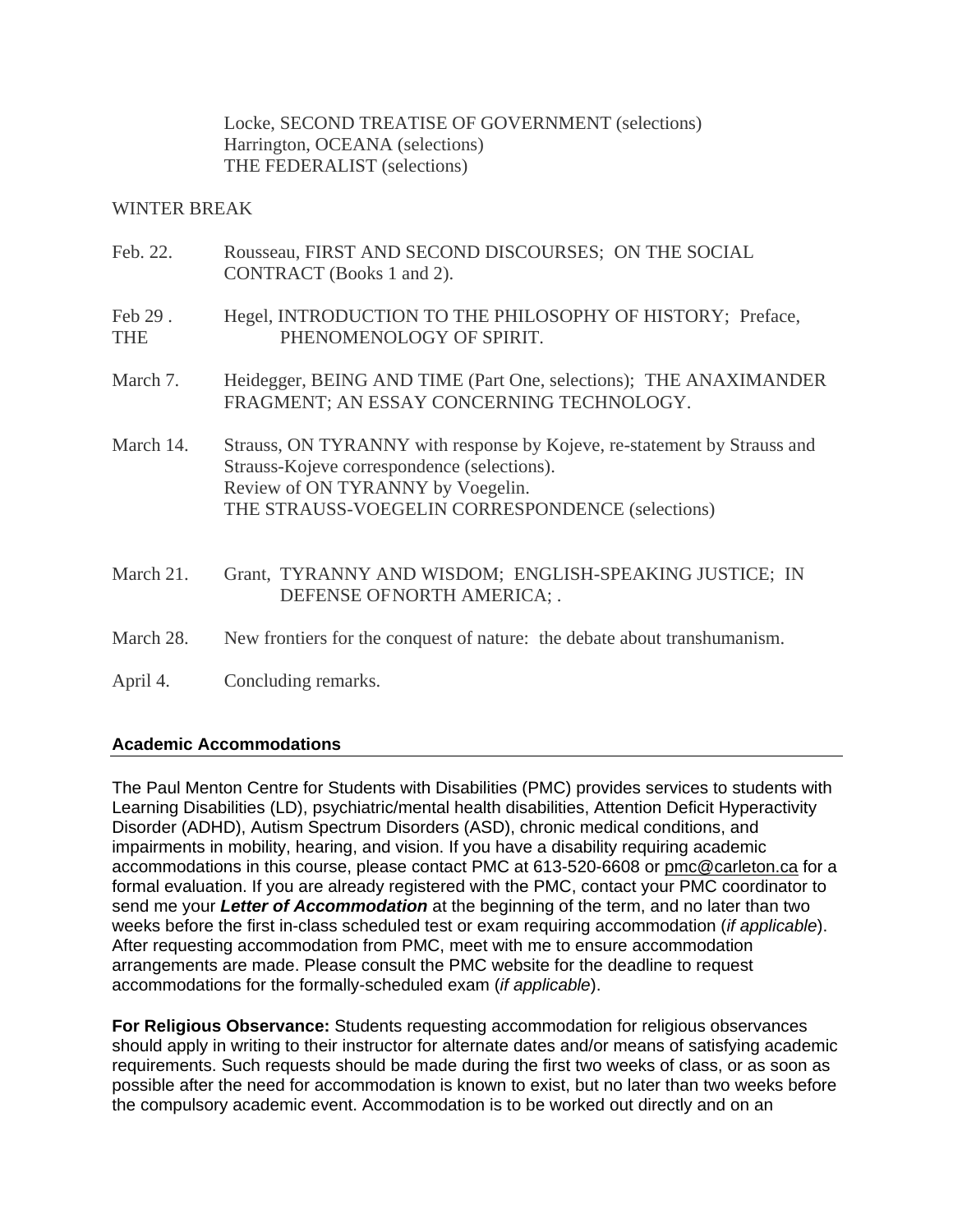individual basis between the student and the instructor(s) involved. Instructors will make accommodations in a way that avoids academic disadvantage to the student. Instructors and students may contact an Equity Services Advisor for assistance (www.carleton.ca/equity).

**For Pregnancy:** Pregnant students requiring academic accommodations are encouraged to contact an Equity Advisor in Equity Services to complete a *letter of accommodation*. Then, make an appointment to discuss your needs with the instructor at least two weeks prior to the first academic event in which it is anticipated the accommodation will be required.

**Plagiarism:** The University Senate defines plagiarism as "presenting, whether intentional or not, the ideas, expression of ideas or work of others as one's own." This can include:

- reproducing or paraphrasing portions of someone else's published or unpublished material, regardless of the source, and presenting these as one's own without proper citation or reference to the original source;
- submitting a take-home examination, essay, laboratory report or other assignment written, in whole or in part, by someone else;
- using ideas or direct, verbatim quotations, or paraphrased material, concepts, or ideas without appropriate acknowledgment in any academic assignment;
- using another's data or research findings:
- failing to acknowledge sources through the use of proper citations when using another's works and/or failing to use quotation marks;
- handing in "substantially the same piece of work for academic credit more than once without prior written permission of the course instructor in which the submission occurs.

Plagiarism is a serious offence which cannot be resolved directly with the course's instructor. The Associate Deans of the Faculty conduct a rigorous investigation, including an interview with the student, when an instructor suspects a piece of work has been plagiarized. Penalties are not trivial. They may include a mark of zero for the plagiarized work or a final grade of "F" for the course.

Student or professor materials created for this course (including presentations and posted notes, labs, case studies, assignments and exams) remain the intellectual property of the author(s). They are intended for personal use and may not be reproduced or redistributed without prior written consent of the author(s).

**Submission and Return of Term Work:** Papers must be submitted directly to the instructor according to the instructions in the course outline and will not be date-stamped in the departmental office. Late assignments may be submitted to the drop box in the corridor outside B640 Loeb. Assignments will be retrieved every business day at **4 p.m.**, stamped with that day's date, and then distributed to the instructor. For essays not returned in class please attach a **stamped, self-addressed envelope** if you wish to have your assignment returned by mail. Final exams are intended solely for the purpose of evaluation and will not be returned.

**Grading:** Standing in a course is determined by the course instructor, subject to the approval of the faculty Dean. Final standing in courses will be shown by alphabetical grades. The system of grades used, with corresponding grade points is:

| Percentage       | Letter grade | 12-point scale Percentage |       | Letter grade | 12-point scale |
|------------------|--------------|---------------------------|-------|--------------|----------------|
| $-100$<br>$90 -$ | ∆ ⊥          | -                         | 67-69 |              |                |